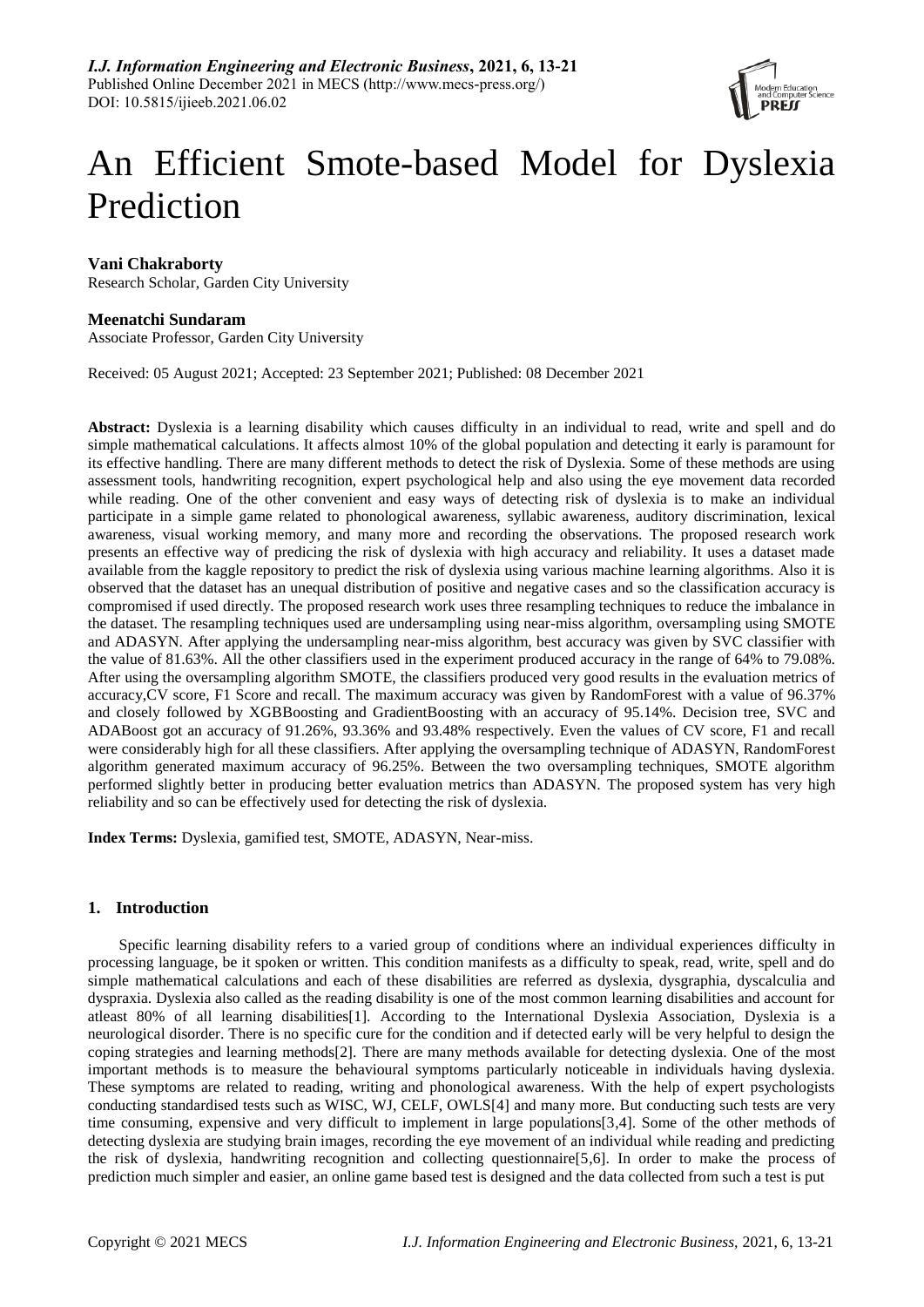through various machine learning models to predict the risk of dyslexia[7]. The important purpose of this research work is to generate an efficient model for predicting the risk of Dyslexia in individuals. The dataset used in this work is collected from responses in an online linguistic game, which can be collected in a much easier way compared to other methods. In this paper, the data collected from online gamified test is used to analyse and predict the risk of dyslexia. The dataset used for this is available for download from kaggle[7,16].

### **2. Literature Review**

Dyslexia is one of the common learning disability affecting 10 to 15% of the world"s population. It affects 10 to 17% of the population in the USA and 8.6% to 11% in Spain[8]. Various machine learning models and optimization techniques are developed to predict the risk of dyslexia in individuals.

Prediction of learning disabilities in school-age children is achieved by two machine learning approaches, rough sets and decision trees. In rough sets, attribute reduction was achieved using Johnson"s reduction algorithm and classification was achieved using Naïve Bayes algorithm. For the construction of decision trees, J48 algorithm was used. It was observed that the performance of decision tree was poor in various aspects compared to rough sets.The data that has been used in this study was collected through a questionnaire from the stakeholders including the parent, teachers and the individual. The responses are collected as binary variables having a yes/no answer. A total of 14 features were collected and used for this study[9].

Dyslexia is a neurological disorder and the cause for it is still not clear. Many individuals face a clear difficulty in reading and spelling. It is easy to detect the difficulty experienced by a young reader by tracking the eye movement measures when they are reading a textual content. Using various predictive modelling techniques, classification models were developd that can detect the risk of dyslexia. Eye movement in reading can be used to predict long term reading difficulties in children. The best accuracy was obtained by the SVM-RFE classifier with an accuracy of 95.3%+- 4.5%[10]. In this study, the dataset used has been the eye tracking data when an individual is reading a paragraph of text. Suitable algorithms are used for identifying the features from the raw eye tracking data[10].

Features can be extracted from the brain electrical signals using the EEG scan dataset. For the early prediction of dysleia, a computational classifier was developed using k-Means, ANN and Fuzzy logic algorithm. An accuracy of 89.6% was obtained for k-Means. ANN and Fuzzy logic gave an accuracy of 89.7% and 85.7% respectively[5]. In this study brain electrical signals collected using EEG scan were used as dataset[5].

To differentiate dyslexic from non-dyslexics eye movement data was used to develop a predictive model. Particle Swarm Optimization technique was used to optimize the prediction accuracy. Principal Component Analysis was used for feature extraction. Linear SVM produced an accuracy of 90% and SVM-PSO produced an accuracy of 95%[11]. This research work also made use of the eye tracking data with features extracted and the features were used for predicting the risk of dyslexia[11].

Various other research works have used different kinds of data for predicting the risk of dyslexia. Some of these methods used for data collection are not simple and straight forward. To make the detection of dyslexia easier, an online gamified test along with a predictive machine learning model was used. Administering this online game test is also much easier compared to data collection used in other methods. More than 3600 participants were involved in this study and the model predicted the risk of dyslexia with an accuracy over 80%. The robustness of the model was checked with another dataset of 1300 participants having participated in the gamified test. Random forest algorithm was used to develop the predictive model. It was observed that best results were obtained for the age category of 9-11 and lot of emphasis was given on the sensitivity analysis of classifiers[7].

#### **3. Dataset**

The dataset that is used in the proposed research work is "Predicting risk of Dyslexia" from the Kaggle repository. This study was approved by Carnegie Mellon University Institutional Review Board and was conducted by the author Luz Rello et al . The purpose of this study was to understand whether the risk of dyslexia can be predicted or not, by administering questions through an online game, that is very easy to implement[7]. Hence this dataset was considered for the proposed work. A total of 3644 participants were involved in this study in the age group of  $7 - 17$  years. Of this 392 were dyslexics and the rest were control population. All the tests were conducted in the Spanish language. Four features related to the demography were collected from the participants. They are Gender, NativeLang(to understand whether their native lang is Spanish or not), LangSubject( a binary value of yes or no to understand whether the participant has failed in any language subject in school) and age. Apart from the 4 demography related features, answers related to 32 questions were collected from the participants through games. Question nos  $1 - 21$  had questions related to auditory and visual discrimination. Question no 22-29 were focussed on correcting words and sentences. Question no 30-32 were used for checking sequential visual and auditory working memory. For each of the questions  $1 - 32$ , 6 responses were recorded. They are NoClicks, number of correct answers(hits), sum of hits(score), accuracy which is calculated as number of hits/number of clicks, missrate which is calculated as no of misses / no of clicks. So a total of 4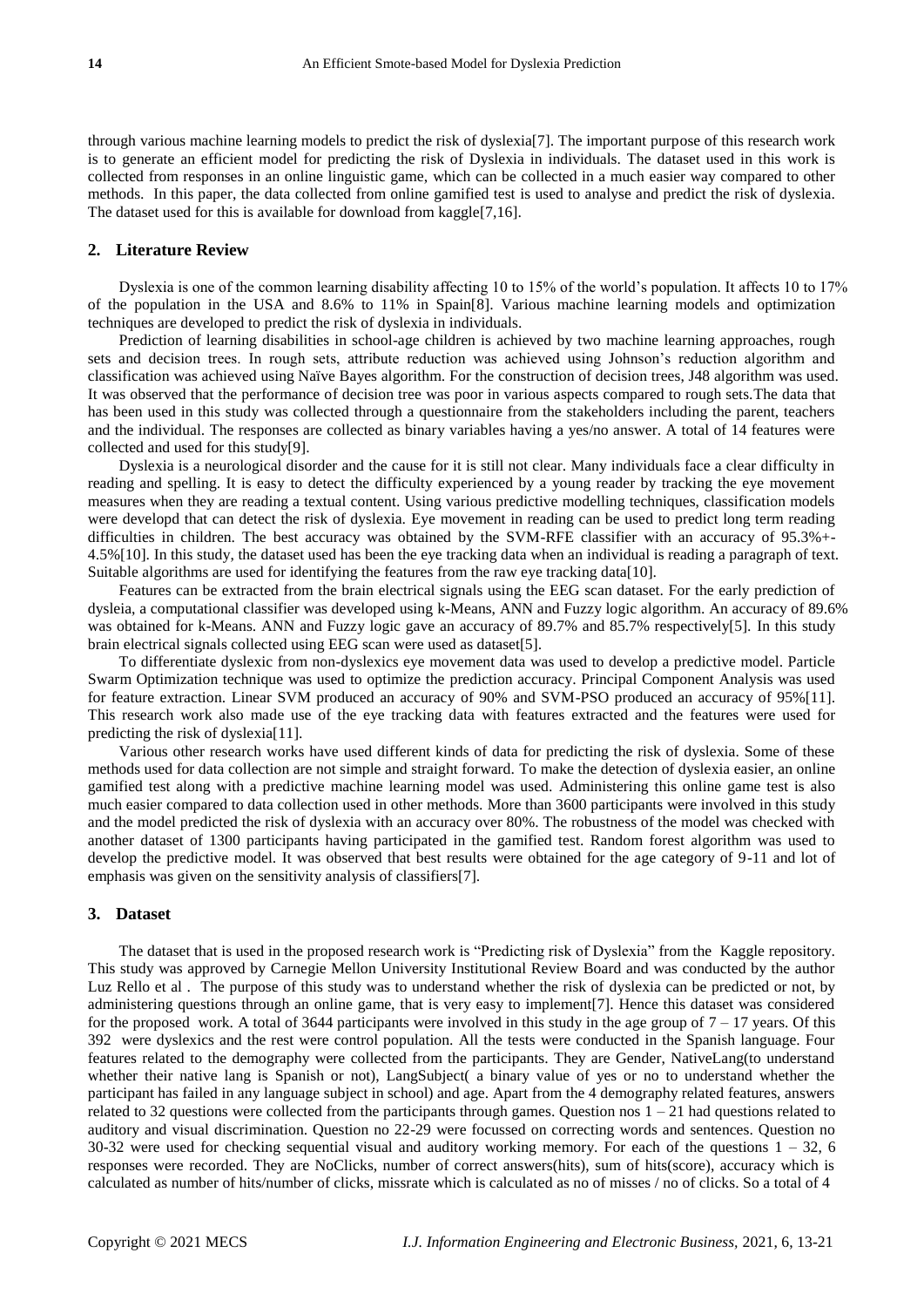demography related features  $+ 32$  questions X 6 responses for each question = 192. The total number of features was 196. Since out of 3644 participants, only 392 were dyslexics and so the dataset is clearly imbalanced[7]. There were no missing values in the dataset. Output variable is a column called "Dyslexia" which has a categorical value of Yes or No indicating the presence or absense of dyslexia. The following table describes the dataset and its features[7,16].

Table 1. Dataset Description

| S.no                                                               | Data Type   | Attribute  | Description                                                                                           |  |  |
|--------------------------------------------------------------------|-------------|------------|-------------------------------------------------------------------------------------------------------|--|--|
|                                                                    | Categorical | Gender     | Gender of the participant (Values – Male, Female)                                                     |  |  |
| 2.                                                                 | Categorical | Nativelang | Yes or No indicating whether the indivdual's native language is<br>Spanish                            |  |  |
| 3.                                                                 | Categorical | Otherlang  | Yes or No indicating whether the individual has failed in any<br>language subject so far in academics |  |  |
| 4.                                                                 | Numeric     | Age        | Described in years $(7 - 17)$ years old)                                                              |  |  |
| 5.                                                                 | Numerica    | Clicks1    | Number of clicks                                                                                      |  |  |
| 6                                                                  | Numeric     | Hits1      | Number of correct answers                                                                             |  |  |
| 7.                                                                 | Numeric     | Misses1    | Number of incorrect answers                                                                           |  |  |
| 8.                                                                 | Numeric     | Score1     | Sum of hits                                                                                           |  |  |
| 9.                                                                 | Numeric     | Accuracy1  | Number of hits / Number of clicks                                                                     |  |  |
| 10.                                                                | Numeric     | Missrate1  | Number of misses / Number of clicks                                                                   |  |  |
| Features No 5 to 10 are repeated for 31 more questions of the game |             |            |                                                                                                       |  |  |
| 11.                                                                | Categorical | Dyslexia   | Yes or No indicating whether the individual has dyslexia or not                                       |  |  |

The first 4 features of the dataset are demographic features and from 5 till 196 are related to the answers given by the participant in the game. For each of the question, 6 important information were collected and they are NoClicks, hits, misses, score, accuracy and missrate. So, for 32 questions there are  $32 \text{ X } 6 = 192$  features that were collected. Adding the 4 demographic features to the same and a total of 196 features are collected for each participant of the online game. There is also a target variable called "Dyslexia" which is either a Yes or No indicating whether the participant has Dyslexia or not. A graphical study of the dataset is given below.



Fig.1. Target distribution based on gender



Fig.2. Age group of the population studied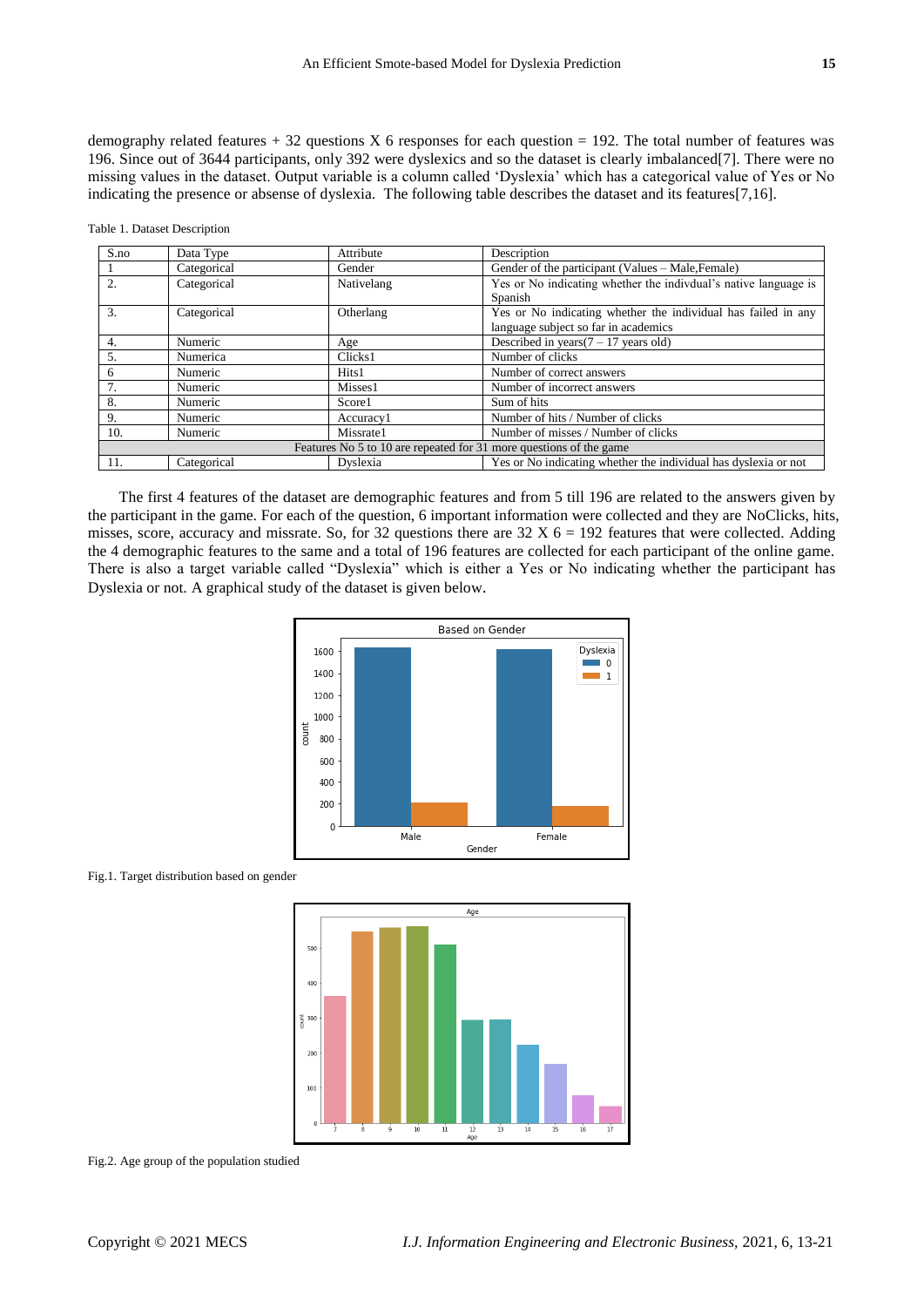

Fig 3. Target distribution based on NativeLang



Fig. 4. Target distribution based on failure in lang subject

Fig.1 displays the target distribution based on gender. Fig. 2 shows the distribution in the population age group of the participants. From the graph of Fig.2 it can be observed that the age group of the participants was from 7 to 17 and the maximum participants were from the age group of 11. In order to understand whether the participants of the study had their NativeLang as Spanish, a binary response was collected and a graph generated to see the target distribution in NativeLang. Also in order to observe whether the participants have failed, in any language related subject so far in their academic pursuit, one more feature was collected and a graph depicting their response with respect to the target distribution is displayed in Fig.4.

#### **4. Imbalance Nature of Dataset**

The dataset contains 3252 instances of the negative class [No/0] and 392 instances of the positive class [Yes/1]. Clearly there is an unequal distribution of the classess in the dataset. Since the dataset is skewed, if a classifier is used on this dataset for prediction, there would be bias in the decision making process. Since the non dyslexics are way more than the dyslexia affected individual, the prediction would be skewed towards the majority class[20]. The classification models are not able to make accurate prediction because of this unequal distribution.

The problem of the classification inaccuracy on imbalanced dataset can be handled at two levels and they are at the data level and algorithm level. At the data level, oversampling and undersampling methods are used to balance the data for classification reconstruction[15]. One of the important contributions of the proposed work is to understand the techniques for handling imbalanced data. One of the important approach for handling classification of imbalanced data is the resampling techniques and apart from that, cost-sensitive methods and ensemble methods are also used for the same [12]. In the resampling technique, there are three important methods and they are undersampling majority class, and oversampling minority class by applying SMOTE (Synthetic Minority Oversampling Technique) and ADASYN (Adaptive Synthetic sampling approach). In this proposed work undersampling of majority class is implemented using Near-miss algorithm and oversampling of minority class is achieved using SMOTE and ADASYN to understand the effective technique on the dataset considered.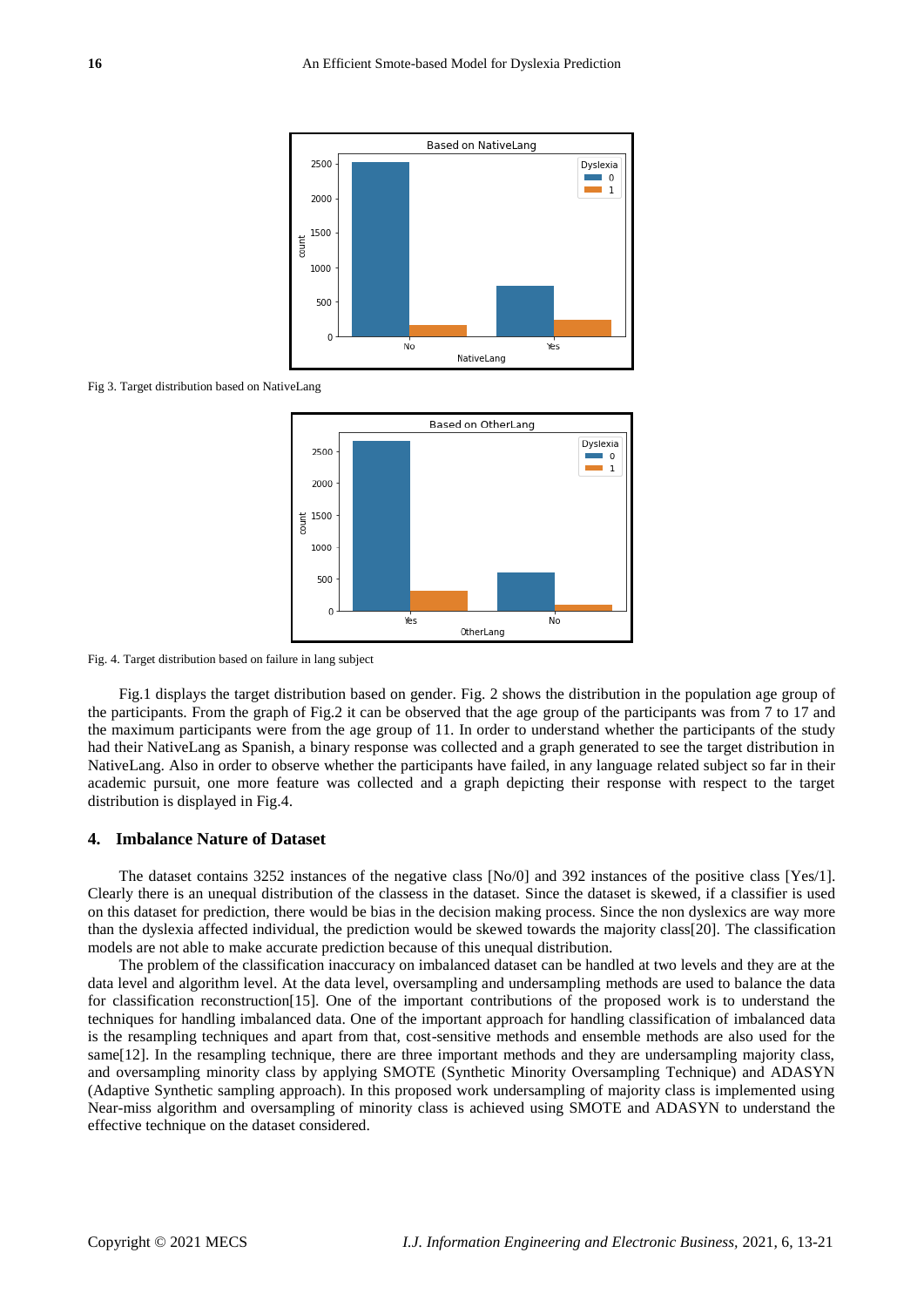

Fig. 5. Imbalance in the class distribution

#### **5. Dataset Resampling Techniques**

In statistical terms, sampling is a subset of the selected population. The purpose of sampling is to ensure that the sampling group which is chosen is a true representation of the population [13]. Even though the dataset is chosen after careful sampling, it might have to be resampled to improve it further for better results. Resampling is performed to adjust the class distribution when particularly dealing with imbalanced dataset [14]. Undersampling methods resample the data in such a way that they reduce some samples from the majority class. It is achieved by randomly removing samples (random sampling), or by using statistical information (informed under sampling) [15]. A major drawback of undersampling is that we could remove some information which is used for classifying the data. Oversampling methods add samples to the minority class in order to make it similar to the majority class. The new samples that are added can be original data, randomly selected from the data source or synthetic data that are added by certain algorithms like SMOTE or ADASYN [15]. SMOTE stands for Synthetic Minority Over Sampling Techniques.SMOTE preprocessing technique is considered to be one of the most powerful and reliable in the field fo machine learning for working with imbalanced dataset[21]. It is a very popular approach for the construction of a classifier for the imbalanced dataset. Imblearn library is used for the implementation of SMOTE. SMOTE technique is applied to the given dataset to generate equal number of positive and negative values. ADASYN stands for Adaptive Synthetic Sampling approach. It works similar to SMOTE in that this approach also generates synthetic observations for the minority class. But here synthetic observations are generated for those that are harder to learn than those that are easier to learn. A comparative study of the performance of ADASYN and SMOTE is done to observe the prediction accuracy result. Various machine learning algorithms are applied to the generated dataset and the results recorded. Generally the performance of a classificication model is evaluated by looking at its F1-score, precision, accuracy and recall. But when we consider the real world data it is important to understand the cross validation score so that overfitting of the data can be avoided. Here a cross validation of 5 folds are performed on the classification models and their cv scores are recorded and compared. Also F1-score and recall are also observed to understand how the different classifiers perform.

#### **6. Proposed framework and Experimental Results**

The proposed framework is explained in the flowchart given in Figure 6. The Dyslexia prediction dataset does not have any null values and so no preprocessing is required. In the next step, undersampling near-miss algorithm is applied on the dataset to generate equal number of positive and negative cases and to balance the dataset.

Also, on the dataset, SMOTE oversampling technique and ADASYN oversampling technique are applied. At the final stage, various machine learning algorithms are applied on the given dataset and results obtained. Also a k-fold validation with a validation of 5 was applied on the dataset to obtain better results. In order to compare the efficiency of the different sampling technique, the evaluation metrics of accuracy, cross validation score, F1 score and recall score are studied.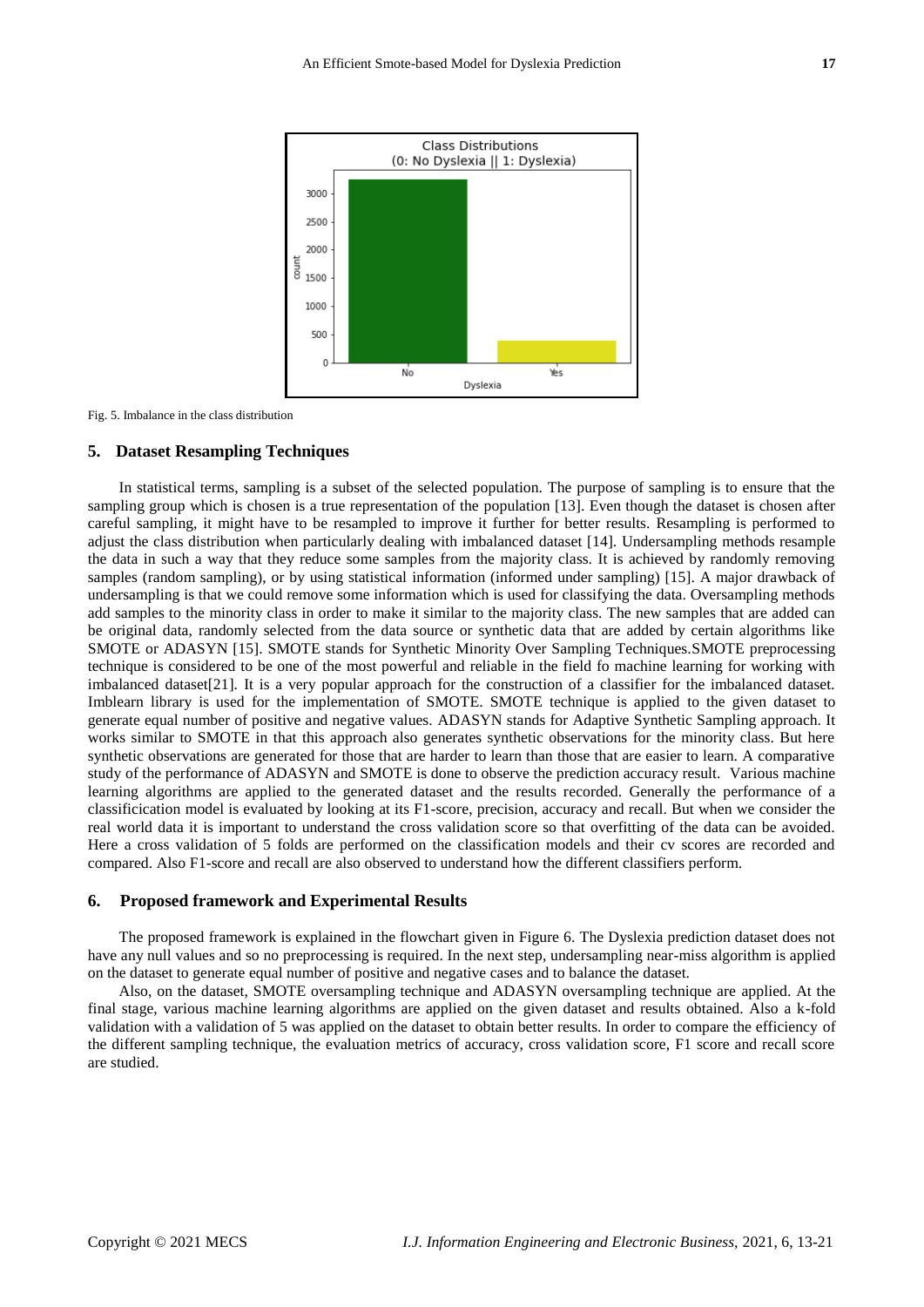

#### Fig. 6. Proposed Framework

#### *A. Undersampling using Near-miss algorithm*

Near-miss is an algorithm that is useful for balancing an imbalanced dataset. It is an efficient way to balance the data. The algorithm does this by understanding the class distribution and randomly eliminates samples from larger classes. Near-miss algorithm finds the data with the least average distance to the negative class"s nearest sample [19].



Fig.7. Evaluation Performance of classifiers after undersampling

## *B. Oversampling using SMOTE*

SMOTE stands for Synthetic Minority over Sampling Techniques. It is a very popular approach for the construction of a classifier for the imbalanced dataset. Imblearn library is used for the implementation of SMOTE. In the SMOTE technique, new instances are synthesized to balance the dataset. SMOTE technique is applied to the given dataset to generate equal number of positive and negative values[17]. For every underrepresented instance, first a predetermined number of neighbours are calculated and then some minority class instances are randomly chosen for creating the synthetic data[17].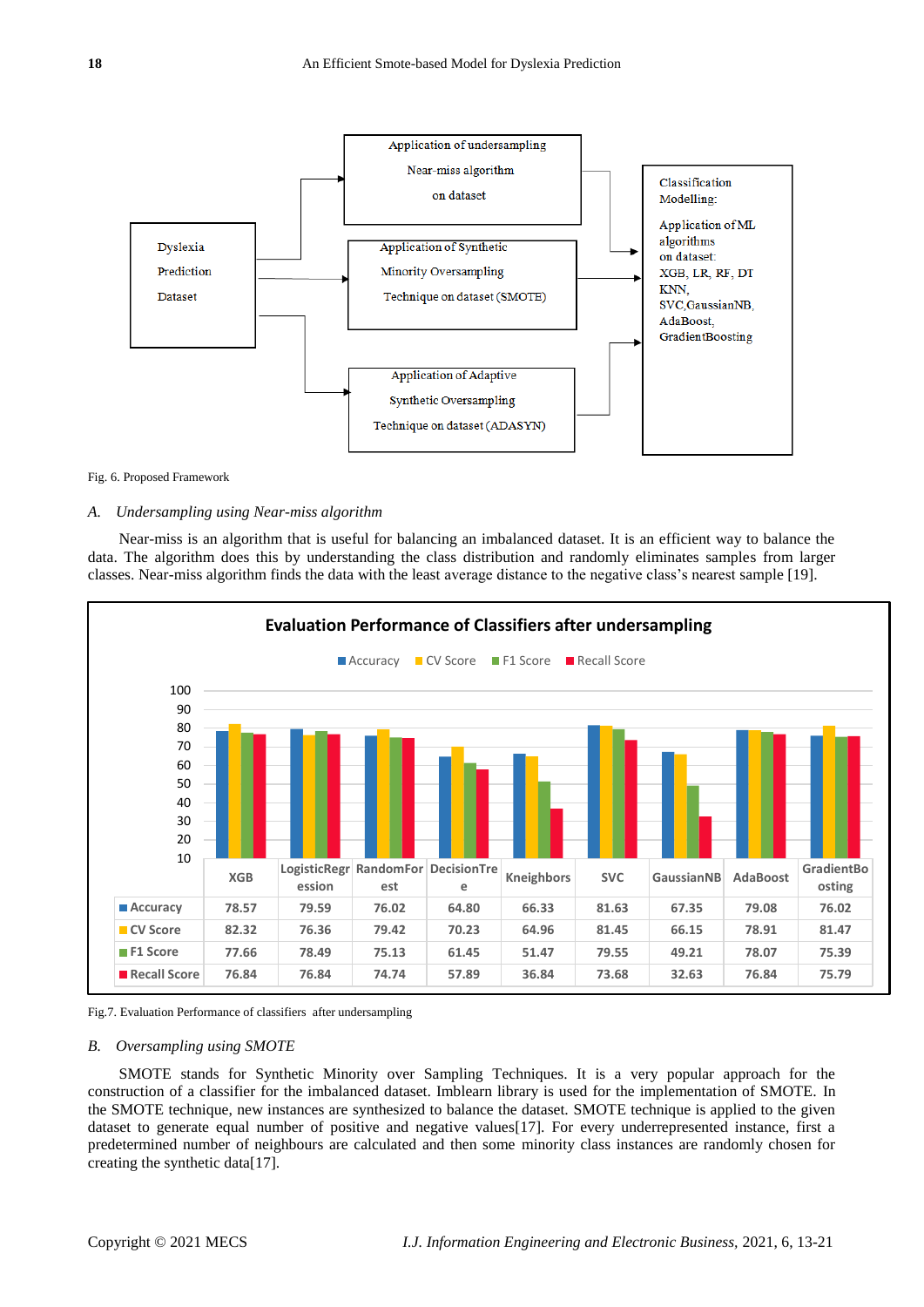

Fig.8 . Evaluation Performance of Classifiers after oversampling using SMOTE

#### *C. Oversampling using ADASYN*

ADASYN stands for Adaptive Synthetic Sampling approach. It works similar to SMOTE in that this approach also generates synthetic observations for the minority class. But here synthetic observations are generated for those that are harder to learn than those that are easier to learn. In this method certain weights are assigned to the minority class depending on their difficulty of being learned. ADASYN generates more synthetic data for the more difficult samples than the easier ones[18].



Fig.9. Evaluation Performance of Classifiers after Oversampling using ADASYN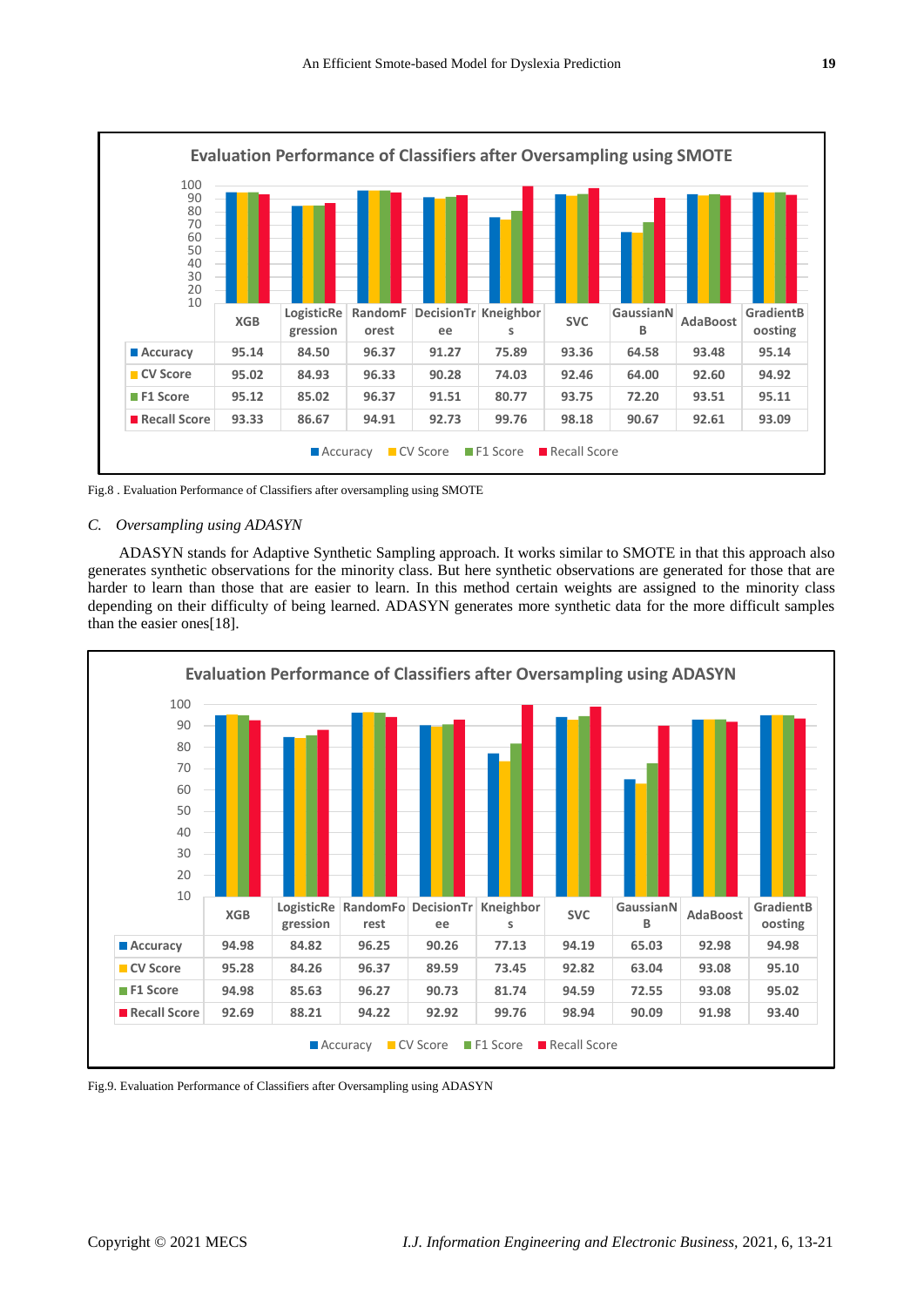#### **7. Conclusions and Future Enhancement**

The dataset used in this research paper is the recorded performance of individuals in an online game based on phonological awareness, syllabic awareness, auditory discrimination, visual working memory, lexical awareness and many more. Since the dataset had unequal distribution of positive and negative values, the classification accuracy of the different machine learning algorithms would be inaccurate. So three resampling technqiues were used. The first one was undersampling using near-miss algorithm, and oversampling using SMOTE and ADASYN. The two oversampling techniques of SMOTE and ADASYN outperformed the undersampling technique in all aspects of evaluation metrics like accuracy, F1 Score and recall. After applying the undersampling near-miss algorithm, best accuracy was given by SVC classifier with the value of 81.63%. All the other classifiers produced accuracy in the range of 64% to 79.08%. After using the oversampling algorithm SMOTE and using the classifiers produced very good results in all the evaluation metrics of accuracy,CV score, F1 Score and recall. The maximum accuracy was given by RandomForest with a value of 96.37% and closely followed by XGB and GradientBoosting with an accuracy of 95.14%. Decision tree, SVC and ADABoost got an accuracy of 91.26%, 93.36% and 93.48% respectively. Even the values of CV score, F1 and recall were considerably high for all these classifiers. After applying the oversampling technique of ADASYN, RandomForest algorithm generated maximum accuracy of 96.25%. Between the two oversampling techniques, SMOTE algorithm performed slightly better in producing better evaluation metrics than ADASYN. The research work has presented an efficient strategy for predicting the risk of Dyslexia from the given dataset. Application of the sampling techniques like SMOTE and ADASYN increased the classification accuracy. In the future work, hybrid resampling technique can be used to improve the accuracy of classification. Also similar prediction systems can be developed for other learning disabilities like Dyscalculia, Dyspraxia and also for conditions like Autism.

#### **References**

- [1] Kohli, A., Sharma, S., & Padhy, S. K. (2018). Specific Learning Disabilities: Issues that Remain Unanswered. *Indian journal of psychological medicine*, *40*(5), 399–405. [https://doi.org/10.4103/IJPSYM.IJPSYM\\_86\\_18](https://doi.org/10.4103/IJPSYM.IJPSYM_86_18)
- [2] Dyslexia at a glance, International Dyslexia Association, [ Last accessed on August 17<sup>th</sup>, 2021]. Available from [https://dyslexiaida.org/dyslexia-at-a-glance/.](https://dyslexiaida.org/dyslexia-at-a-glance/)
- [3] O. L. Usman, R. C. Muniyandi, K. Omar and M. Mohamad, "Advance Machine Learning Methods for Dyslexia Biomarker Detection: A Review of Implementation Details and Challenges," in IEEE Access, vol. 9, pp. 36879-36897, 2021, doi: 10.1109/ACCESS.2021.3062709.
- [4] Mandatory tests for Dyslexia, Dyslexia Association of India, [ Last accessed on August 17, 2021]. Available from <https://www.dyslexiaindia.org.in/pdf/test.pdf>
- [5] H. M. Al-Barhamtoshy and D. M. Motaweh, "Diagnosis of Dyslexia using computation analysis," 2017 International Conference on Informatics, Health & Technology (ICIHT), 2017, pp. 1-7, doi: 10.1109/ICIHT.2017.7899141.
- [6] Luz Rello and Miguel Ballesteros. 2015. Detecting readers with dyslexia using machine learning with eye tracking measures. In *Proceedings of the 12th International Web for All Conference* (*W4A '15*). Association for Computing Machinery, New York, NY, USA, Article 16, 1–8. DOI:https://doi.org/10.1145/2745555.2746644
- [7] Rello L, Baeza-Yates R, Ali A, Bigham JP, Serra M (2020) Predicting risk of dyslexia with an online gamified test. PLoS ONE 15(12): e0241687.
- [8] Dr.A.V. Pradeep Kumar, Dr.G. Vamsi Krishna, Dr.K.Satish Kumar(2018). Diagnosis Children with Dyslexia using Machine Learning technique. International Journal of Pure and Applied Mathematics: Volume 120 No 6, 7305-7320
- [9] David, Julie & Balakrishnan, Kannan. (2010). Machine Learning Approach for Prediction of Learning Disabilities in School-Age Children. International Journal of Computer Applications. 9. 10.5120/1432-1931
- [10] Nilsson Benfatto M, Öqvist Seimyr G, Ygge J, Pansell T, Rydberg A, Jacobson C (2016) Screening for Dyslexia Using Eye Tracking during Reading. PLoS ONE 11(12): e0165508. https://doi.org/10.1371/journal.pone.0165508
- [11] A. Jothi Prabha and R. Bhargavi, ""Predictive model for Dyslexia from fixations and saccadic eye movement events,"" Comput. Methods Programs Biomed., vol. 195, Oct. 2020, Art. no. 105538, doi: 10.1016/j.cmpb.2020.105538.
- [12] Liu, Shigang & Zhang, Jun & Xiang, Yang & Zhou, Wanlei & Xiang, Dongxi. (2020). A study of data pre-processing techniques for imbalanced biomedical data classification. International Journal of Bioinformatics Research and Applications. 16. 290. 10.1504/IJBRA.2020.109103
- [13] Suresh, K., Thomas, S. V., & Suresh, G. (2011). Design, data analysis and sampling techniques for clinical research. *Annals of Indian Academy of Neurology*, *14*(4), 287–290[. https://doi.org/10.4103/0972-2327.91951](https://doi.org/10.4103/0972-2327.91951)
- [14] Letteri, Ivan & Cecco, Antonio & Dyoub, Abeer & Penna, Giuseppe. (2020). A Novel Resampling Technique for Imbalanced Dataset Optimization
- [15] Wenhao Xie, Gongqian Liang, Zhonghui Dong, Baoyu Tan, Baosheng Zhang, "An Improved Oversampling Algorithm Based on the Samples" Selection Strategy for Classifying Imbalanced Data", Mathematical Problems in Engineering, vol. 2019, Article ID 3526539, 13 pages, 2019. <https://doi.org/10.1155/2019/3526539>
- [16] Dataset available at the location :<https://doi.org/10.34740/kaggle/dsv/1617514>
- [17] Mukherjee, M.; Khushi, M. SMOTE-ENC: A Novel SMOTE-Based Method to Generate Synthetic Data for Nominal and Continuous Features. *Appl. Syst. Innov.* 2021, *4*, 18[. https://doi.org/10.3390/asi4010018](https://doi.org/10.3390/asi4010018)
- [18] Taha Muthar Khan, Shengjun Xu, Zullatun Gull Khan, Muhammad Uzair chishti, "Implementing Multilabeling, ADASYN, and ReliefF Techniques for Classification of Breast Cancer Diagnostic through Machine Learning: Efficient Computer-Aided